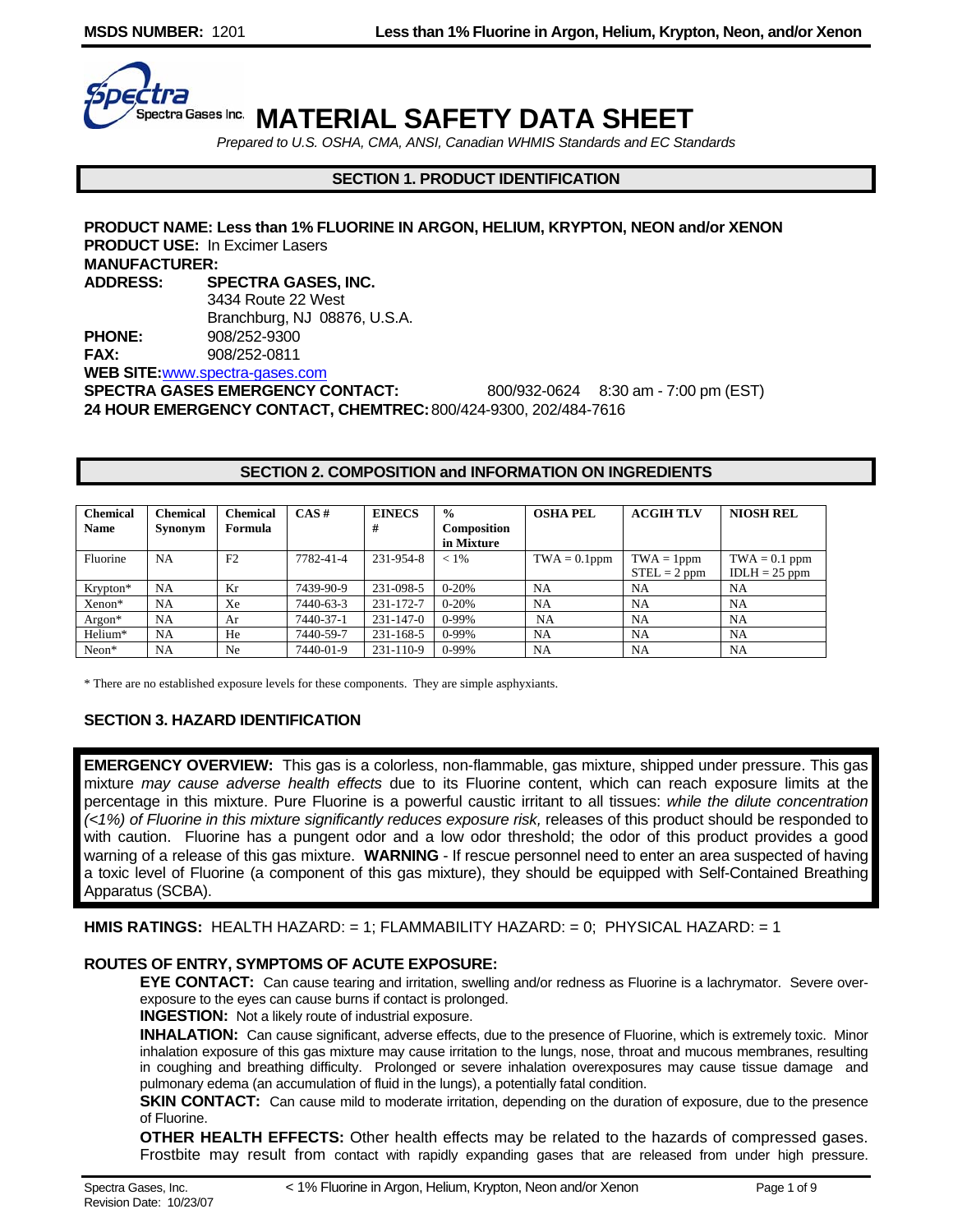**MSDS NUMBER:** 1201 **Less than 1% Fluorine in Argon, Helium, Krypton, Neon, and/or Xenon** 

Symptoms of frostbite include change in skin color to white or grayish-yellow. A sudden, uncontrolled release of pressurized gas may cause mechanical injury.

# **SECTION 3. HAZARD IDENTIFICATION (Continued)**

## **ROUTES OF ENTRY, SYMPTOMS OF CHRONIC EXPOSURE:**

 **ROUTE OF ENTRY:** Inhalation

 **TARGET ORGANS:** Respiratory System

**SYMPTOMS:** Persistent irritation may result from repeated exposure. Repeated over-exposure to a corrosive gas mixture can result in emphysema. However, at the concentration level of fluorine in this mix, the gas is not classified as corrosive. Repeated over-exposure to low levels of fluorine for extended periods of time (i.e. years or decades) may lead to fluorosis which is a weakening and degeneration of bone structure.

#### **MEDICAL CONDITIONS AGGRAVATED BY OVEREXPOSURE:** Unknown

**CARCINOGENICITY:** The components of this gas mixture are not listed as carcinogens or as potential carcinogens on OSHA , NTP, IARC, or CAL/OSHA Carcinogenicity lists.

# **SECTION 4. FIRST AID MEASURES**

**EYE CONTACT:** In case of contact, gently flush victim's eyes with water for minimum of 15 minutes. Administer anesthetic eye drops after one minute of flushing if victim suffers from spasms to the eyes, in order to facilitate irrigation.

**INGESTION:** Not a likely route of exposure for this gas.

**INHALATION:** Remove victim(s) to fresh air, as quickly as possible. Trained personnel should administer supplemental oxygen and/or cardio-pulmonary resuscitation, if necessary. For severe, immediate effects or delayed symptoms seek appropriate medical attention.

**SKIN CONTACT:** In case of skin contact, immediately flush area of exposure with water for minimum of 15 minutes. Remove exposed or contaminated clothing, taking care not to contaminate eyes. Exposure to this mix is highly unlikely to result in any tissue damage due to HF. However, calcium gluconate gel can be applied to affected areas to bind un-reacted HF and prevent tissue damage. Victim should seek appropriate medical attention if symptoms persist. Treat any symptoms of frostbite by gently warming affected area. DO NOT USE HOT WATER.

# **SECTION 5. FIRE FIGHTING MEASURES**

# **FLASH POINT:** Not Applicable **AUTOIGNITION:** Not Applicable **FLAMMABLE RANGE:** Not Applicable

**NFPA RATINGS:** 

 $HEALTH: = 1$  FLAMMABILITY: = 0 INSTABILITY: = 1 SPECIAL: None



**EXTINGUISHING MEDIA:** This is a non-flammable gas mixture; use fire-extinguishing media appropriate for the surrounding materials.

**SPECIAL FIRE-FIGHTING PROCEDURES:** Water should be used in a fire emergency to keep cylinders cool, if they cannot be removed from the fire area.

**UNUSUAL FIRE AND EXPLOSION HAZARDS:** Cylinders containing Fluorine as a component may not have a pressure relief device. Exposure to high heat, as in a fire situation, can cause the cylinder to rupture. Due to the low concentration level of Fluorine in this mixture, conversion to sufficient Hydrofluoric Acid to warrant concern about acidity of fire-water and disposal issues is unlikely.

**EXPLOSION SENSITIVITY TO MECHANICAL IMPACT:** Not sensitive.

**EXPLOSION SENSITIVITY TO STATIC DISCHARGE:** Not sensitive.

**HAZARDOUS COMBUSTION PRODUCTS:** The Fluorine component of this gas mixture will produce toxic combustion products including hydrogen fluoride and oxygen difluoride.

# **SECTION 6. ACCIDENTAL RELEASE MEASURES**

**STEPS TO BE TAKEN IF MATERIAL IS RELEASED OR SPILLED:** In the event of a leak, operator should close the gas source if possible to do so safely. Evacuate immediate area. Only trained personnel, wearing Self-Contained Breathing Apparatus (SCBA) and a chemically resistant suit should re-enter a contaminated area. A severe hazard of mechanical injury may exist due to valve failure or rapid release of cylinder contents.

If leak is in user's gas handling equipment or system, close cylinder valve, safely vent high pressure and purge with inert gas. Purge gas should be near atmospheric pressure before attempting repairs. If leak is from the cylinder, cylinder valve or the valve pressure relief device (PRD), contact your supplier.

Levels of Fluorine should be below applicable exposure levels listed in Section 2 (Composition / Information on Ingredients) before personnel can be allowed in the area without SCBA.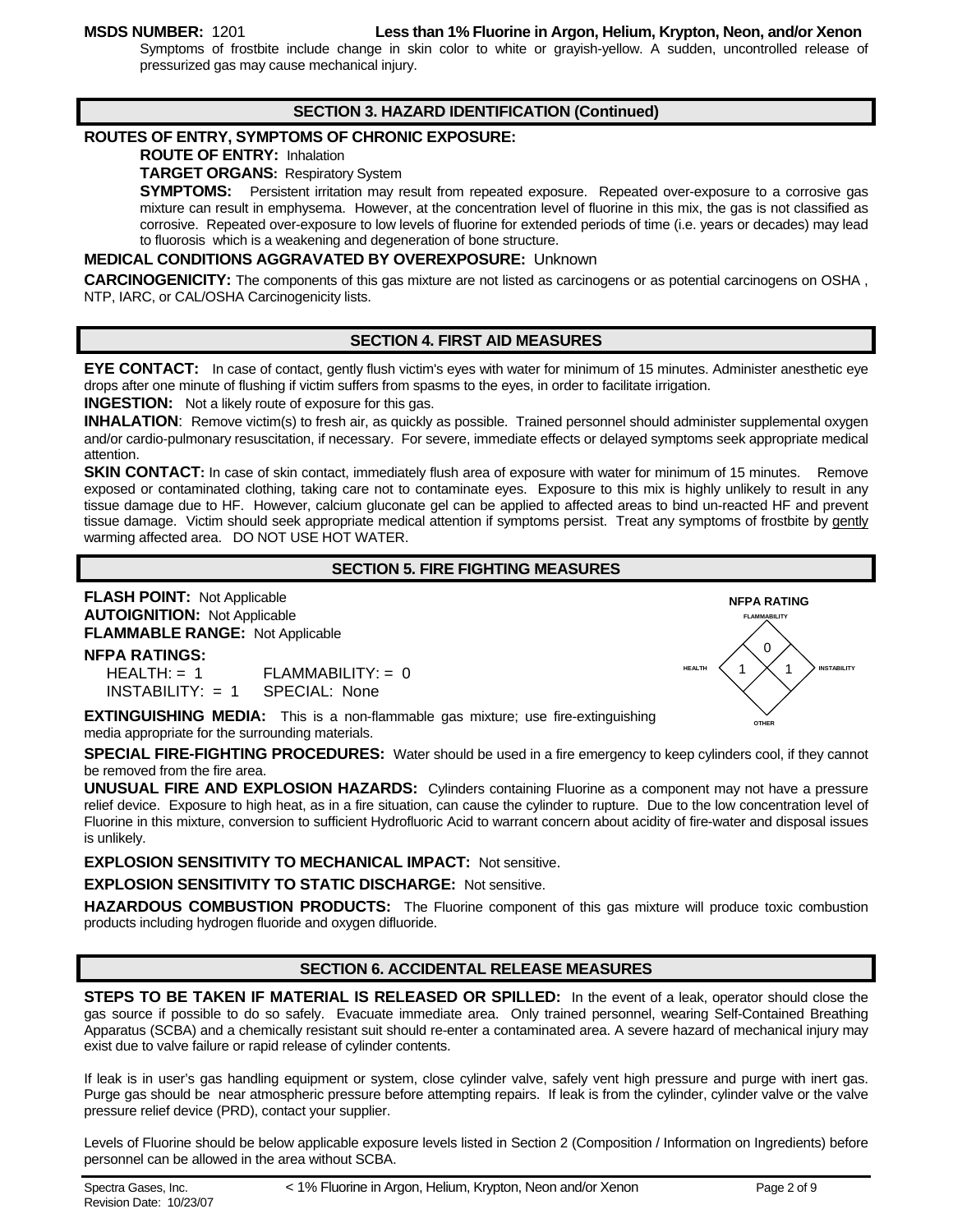# **SECTION 7. HANDLING AND STORAGE**

Always store and handle compressed gas cylinders in accordance with Compressed Gas Association, Inc. at www.cganet.com pamphlet CGA P-1, *Safe Handling of Compressed Gases in Containers.* Local regulations may require specific equipment for storage and use.

**STORAGE:** Cylinders should be stored upright (with valve protection caps and valve outlet plugs in place) and firmly secured to prevent falling or being knocked over. Cylinders should be stored in dry, well-ventilated areas. Protect from salt or other corrosive materials. Storage should be away from heavily traveled areas, walkways, elevators, platform edges or other objects or situations that could damage the cylinder wall. Do not store in a manner that will block emergency exits, fire extinguishers or other safety equipment. Do not allow storage temperature to exceed 125°F (52°C). Use a first-in, first-out inventory system to prevent full containers from being stored for long periods of time. Store empty cylinders away from full cylinders. Consideration should be taken to install leak detection and alarm equipment for storage areas. Cylinders must not be recharged except by or with the consent of owner.

**HANDLING: This mixture can be dangerous and should only be handled by trained personnel.** Spectra Gases, Inc., strongly recommends that this gas mixture only be handled in areas with good venting capabilities, preferably a gas handling cabinet. Monitoring may be considered for areas in which this gas mixture is used. Detection of Fluorine odor should trigger immediate response and corrective action.

**Before using this gas, meticulous leak checking using inert gas is strongly recommended, particularly after new connections are made.** Cylinder valves should be inspected regularly for physical damage or corrosion (apparent by discoloration or rust). Cylinder valve inspection should include: neck (where valve inserts into cylinder); bonnet nut (where handle attaches to valve body). Close valve after each use and when empty.

Do not drag, roll, slide or drop cylinder. Use a suitable hand truck designed for cylinder movement. Never attempt to lift a cylinder by its cap. Secure cylinders at all times while in use. Use a pressure regulator to safely discharge product from cylinder. Use a check valve to prevent reverse flow into cylinder. Once cylinder has been connected to properly purged and leak checked process, open cylinder valve slowly and carefully. If user experiences any difficulty operating cylinder valve, discontinue use and contact supplier. Never insert an object (e.g., wrench, screwdriver, etc.) into valve cap openings; doing so may damage valve, causing a leak to occur. Use an adjustable strap-wrench to remove over-tight or rusted caps.

Do not heat cylinders by any means to increase the discharge rate of product from the cylinder. Never apply flame or localized heat directly to any part of the cylinder. Cylinders should not be artificially cooled as certain types of steel undergo property changes when cryogenically cooled, thus making the cylinder unstable. The failure of a valve can result in violent release of the pressurized gas, creating a severe mechanical injury hazard.

**PROTECTIVE PRACTICES DURING MAINTENANCE OF CONTAMINATED EQUIPMENT**: Follow practices indicated in Section 6 (Accidental Release Measures). Purge gas handling equipment with inert gas and relieve pressure before attempting repairs. Systems that have been in fluorine service may become contaminated with a powder residue containing metal fluorides and small amounts of hydrogen fluoride. Use a respirator with dust filters, eye protection and gloves as needed.

#### **SECTION 8. EXPOSURE CONTROLS / PERSONAL PROTECTION**

**VENTILATION AND ENGINEERING CONTROLS:** Forced ventilation systems for the general work area should be provided. Spectra Gases, Inc. recommends that cylinders in use be secured within a ventilated enclosure such as a gas cabinet. Employee exposure should be monitored and reduced to the lowest practical levels using ventilation or other appropriate engineering controls.

**RESPIRATORY PROTECTION:** Use positive pressure supplied air respiratory protection if Fluorine levels exceed exposure limits, or during emergency response to a release of this product. If respiratory protection is required, follow the requirements of the U.S. Federal OSHA Respiratory Protection Standard (29 CFR 1910.134), standards of Canada, the European Standard EN149, and EC member states.

**EYE PROTECTION:** Use approved safety glasses when cylinders are not closed and capped. Be aware that particles or objects propelled by high pressure gas can fly significant distances. Eyewear should be as described in OSHA 29 CFR 1910.133 or by the European Standard EN166.

**SKIN PROTECTION:** Work gloves (such as leather) are recommended when handling cylinders of this gas. Use appropriate gloves for spill response. If necessary, refer to U.S. OSHA 29 CFR 1910.138 or appropriate Standards of Canada and those of EC Member States.

**OTHER PROTECTIVE EQUIPMENT:** Use body protection appropriate for task. Safety shoes are recommended when handling cylinders. Information on general protective measures can be found in U.S. OSHA 29 CFR 1910.136.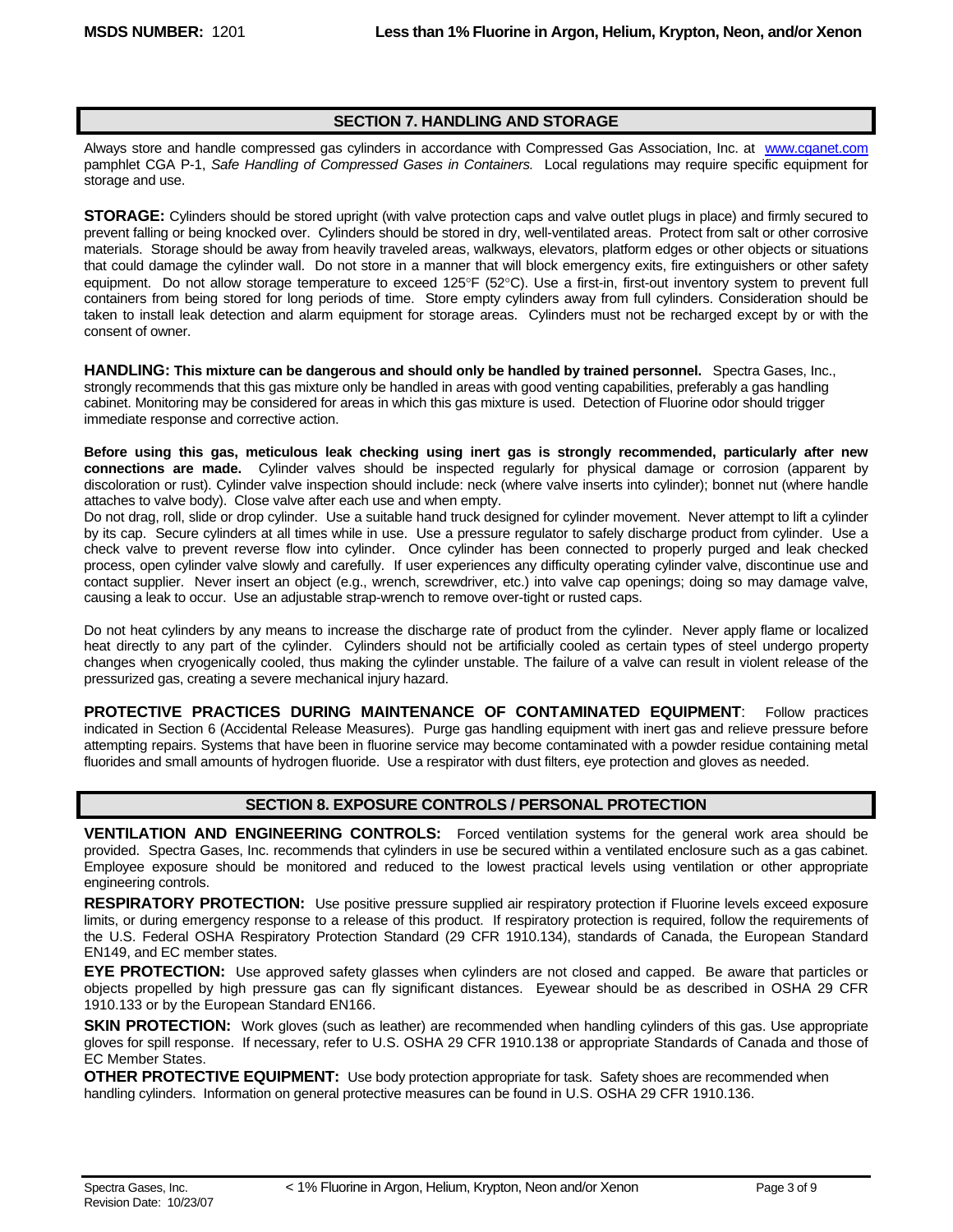# **SECTION 9. PHYSICAL AND CHEMICAL PROPERTIES**

The following information is for inert components that may be part of this mixture:

|                                           | Argon                                               | <b>Helium</b>                                        | <b>Krypton</b>                                       | <b>Neon</b>                                             | <b>Xenon</b>                                          |
|-------------------------------------------|-----------------------------------------------------|------------------------------------------------------|------------------------------------------------------|---------------------------------------------------------|-------------------------------------------------------|
| <b>Molecular Weight</b>                   | 39.95                                               | 4.00                                                 | 83.80                                                | 20.183                                                  | 131.3                                                 |
| Gas Density @ 21.1°C (70°F)               | 0.103 lb/ft <sup>3</sup> (1.650 kg/m <sup>3</sup> ) | 0.0103 lb/ft <sup>3</sup> (0.165 kg/m <sup>3</sup> ) | 0.2172 lb/ft <sup>3</sup> (3.479 kg/m <sup>3</sup> ) | 0.05215 lb/ft <sup>3</sup> (1.83536 kg/m <sup>3</sup> ) | 0.3416 lbs ft <sup>3</sup> (5.472 kg/m <sup>3</sup> ) |
| Boiling Point @ 1 atm                     | $-185.9^{\circ}$ C ( $-302.6^{\circ}$ F)            | $-268.9^{\circ}$ C (-452.1 $^{\circ}$ F)             | $-153.4$ °C (-244.0°F)                               | $-246.0^{\circ}$ C (-410.9 $^{\circ}$ F)                | $-108.2$ °C (-162.6°F)                                |
| Freezing/Metling Point @ 1 atm            | $-189.2^{\circ}$ C ( $-308.6^{\circ}$ F)            | None                                                 | $-157^{\circ}$ C (-251 $^{\circ}$ F)                 | -248.7°C (-415.6°F)                                     | $-168^{\circ}F( -111^{\circ}C)$                       |
| Specific Gravity (air = 1) $@$ 21.1°C     | 1.38                                                | 1.38                                                 | 2.899                                                | 0.696                                                   | 4.560                                                 |
| (70°F)                                    |                                                     |                                                      |                                                      |                                                         |                                                       |
| Solubility in Water vol/vol at 0°C (32°F) | 0.056                                               | 0.0094                                               | 0.0594                                               | 0.0105                                                  | 0.108                                                 |
| and 1 atm                                 |                                                     |                                                      |                                                      |                                                         |                                                       |
| Specific Volume @ 21.1°C (70°F            | 9.71 ft <sup>3</sup> /lb (0.606 m <sup>3</sup> /kg) | 97.09 ft <sup>3</sup> /lb (6.061 m <sup>3</sup> /kg) | 4.604 ft <sup>3</sup> /lb (0.287 m <sup>3</sup> /kg) | 19.18 ft <sup>3</sup> /lb (1.197 m <sup>3</sup> /kg)    | 2.927 ft <sup>3</sup> /lb (0.183 m <sup>3</sup> /kg)  |
| <b>Critical Pressure</b>                  | 711.5 psia (4905 kPa abs)                           | 33.0 psia (227 kPa abs)                              | 798.0 psia (5502 kPa abs)                            | 384.9 psia (2654 kPa abs)                               | 847.0 psia (5840 kPa abs)                             |
| <b>Odor Threshold</b>                     | odorless                                            | odorless                                             | odorless                                             | odorless                                                | odorless                                              |

The following information is for the fluorine component of this mixture:

|                                           | <b>Fluorine</b>                                                  |
|-------------------------------------------|------------------------------------------------------------------|
| <b>Molecular Weight</b>                   | 38.00                                                            |
| Gas Density @ 21.1°C (70°F)               | 0.098 lb/ft <sup>3</sup> (1.57 kg/m <sup>3</sup> )               |
| Boiling Point @ 1 atm                     | $-188.2^{\circ}$ C $(-306.8^{\circ}F)$                           |
| Freezing/Metling Point @ 1 atm            | $-219.7^{\circ}$ C ( $-363.4^{\circ}$ F)                         |
| Specific Gravity (air = 1) @ 21.1°C       | 1.312                                                            |
| (70°F)                                    |                                                                  |
| Solubility in Water vol/vol at 0°C (32°F) |                                                                  |
| and 1 atm                                 |                                                                  |
| Specific Volume @ 21.1°C (70°F            | 10.17 $\frac{\text{ft}^3}{\text{lb}}$ (0.635 m <sup>3</sup> /kg) |
| <b>Critical Pressure</b>                  | 756.4 psia (5215 kPa abs)                                        |
| <b>Odor Threshold</b>                     | 0.097-0.19 ppm                                                   |

Information for **gas mixture**:

**APPEARANCE, ODOR AND STATE:** Colorless gas with pungent odor.

**WARNING PROPERTIES FOR THIS GAS MIXTURE:** The odor and its lacrymation properties can be distinctive warning properties associated with this gas mixture.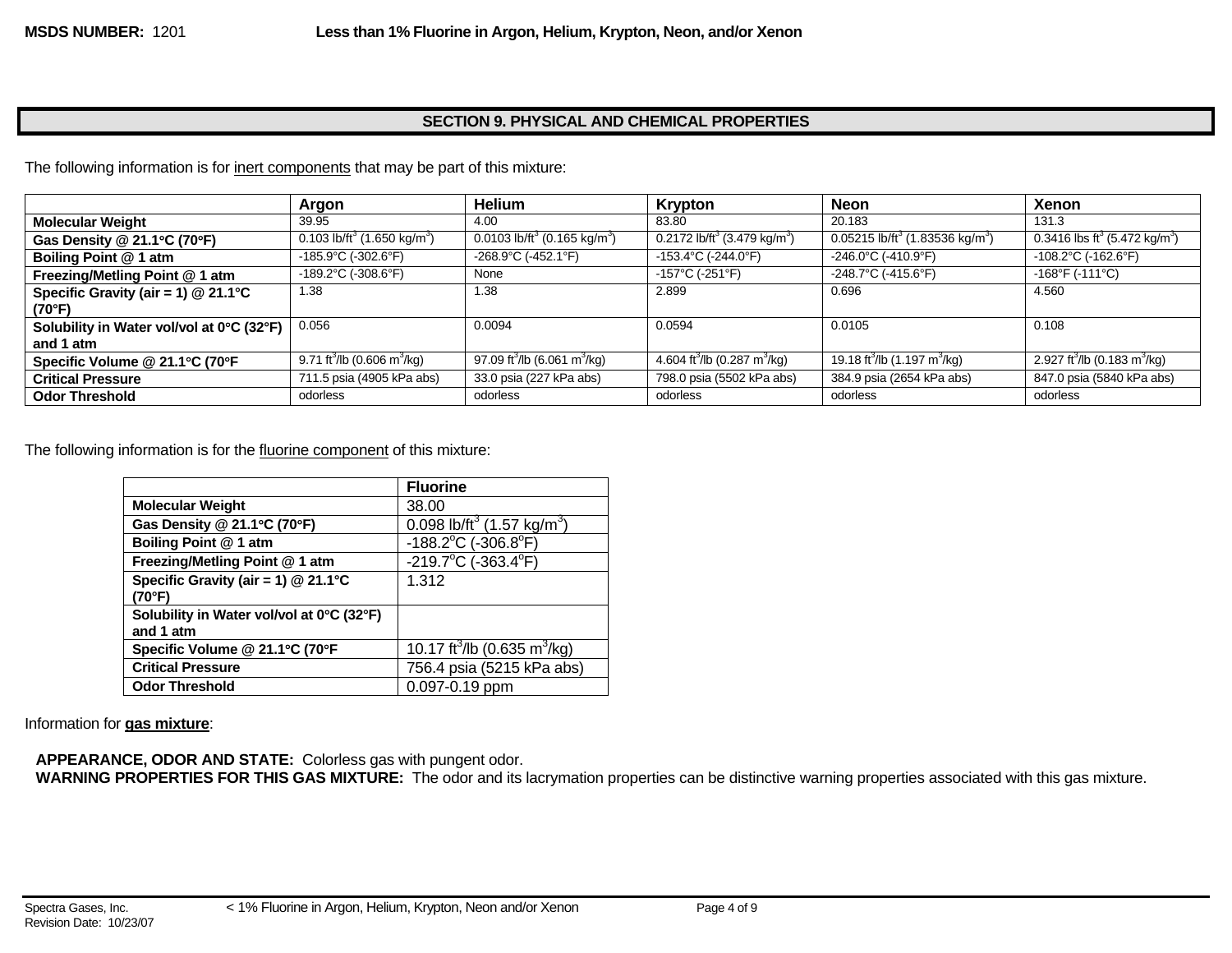# **SECTION 10. STABILITY AND REACTIVITY**

**CHEMICAL STABILITY:** Argon, Helium, Krypton, Neon and Xenon are inert and stable. Fluorine reacts with water or moisture in the air (see hazardous decomposition products below).

**CONDITIONS TO AVOID:** Cylinders should not be exposed to temperatures in excess of 125°F (52°C).

**MATERIALS WITH WHICH GAS MIXTURE IS INCOMPATIBLE:** Although the components of greatest percentage are inert, the Fluorine present in this mixture will react with nearly all organic and inorganic materials. Reactions of Fluorine with bases may be violent. While pure Fluorine very strongly enhances the oxidization (burning and/or corrosion) of all metals, the dilute concentration of Fluorine in this gas mixture lessens the incompatibility hazards. Properly prepared systems of stainless steel (316 type), copper, nickel or Monel can be appropriate for this mixture. All equipment should be free of grease or oils ("cleaned for oxygen service"). Do not use brass gas handling equipment.

#### **REACTIVITY:**

 **A) HAZARDOUS DECOMPOSITION PRODUCTS:** Fluorine reacts with water or moisture in the air to form a mixture containing hydrogen fluoride or hydrofluoric acid, plus small amounts of ozone, hydrogen peroxide and oxygen fluoride.

 **B) HAZARDOUS POLYMERIZATION:** Will not occur.

# **SECTION 11. TOXICOLOGICAL INFORMATION**

**TOXICITY DATA:** There are no specific toxicology data for Argon, Helium, Krypton, Neon or Xenon. These gases are simple asphyxiants, which cause suffocation by replacing air (oxygen). Suffocation without warning is not likely with this mixture because the fluorine component provides an odor warning. The following toxicological data are available for pure Fluorine.

Mutation in Microorganisms-Salmonella typhimurium 1 mg/plate

Eye effects-Human 25 ppm/5 minutes: Mild irritation effects

Eye effects-Rat 140 ppm/30 minutes Eye effects-Mouse 467 ppm/5 minutes

Eye effects-Dog, adult 68 ppm/1 hour

Inhalation-Rat LC<sub>50</sub>: 185 ppm/1 hour

Inhalation-Mouse  $LC_{50}$ : 150 ppm/1 hour

Inhalation-Rabbit, adult  $LC_{50}$ : 270 ppm/30 minutes

Inhalation-Guinea Pig, adult  $LC_{50}$ : 170 ppm/1 hour

Inhalation-dog LC: >93 ppm/1 hour: Lungs, Thorax, or Respiration - cough: Lungs, Thorax, or Respiration - dyspnea: Gastrointestinal - nausea or vomiting

 Note: In the absence of toxicological information for a specific mixture, the following formula is published by these agencies/groups for classifying toxicity of a gas mixture with one toxic component:

US Dept. of Transportation (D.O.T.) (49 CFR 173.133(b)); Compressed Gas Association (CGA P-20)

International Air Transport Association (IATA 3.2.3);

National Fire Protection Association (NFPA 55 2003 ed.) ref CGA P-20

 $LC_{50}$  of toxic component (in ppm)

 $LC_{50}$ (mix) = concentration of toxic component (in decimal percent)

Calculated LC<sub>50</sub> (1% fluorine mix) = 18,500 ppm

**CARCINOGENICITY:** The components of this gas mixture have not been found to be carcinogenic.

**IRRITANCY OF PRODUCT:** This gas mixture may be mildly to severely irritating.

**SENSITIZATION OF PRODUCT:** The components of this gas mixture are not known to be human skin or respiratory sensitizers.

#### **REPRODUCTIVE TOXICITY INFORMATION**:

Mutagenicity: The components of this gas mixture are not reported to cause mutagenic effects in humans. Fluorine, a component of this gas mixture, has been reported to cause mutagenic effects in specific animal tissues during experimental studies with exposures at relatively high doses.

**Embryotoxicity**: The components of this gas mixture are not reported to cause embryotoxic effects in humans.

Teratogenicity: The components of this gas mixture are not reported to cause teratogenic effects in humans.

Reproductive Toxicity: The components of this gas mixture are not reported to cause adverse reproductive effects in humans.

**BIOLOGICAL EXPOSURE INDICES (BEIs):** Biological Exposure Indices (BEIs) are applicable for Fluorine (a component of this gas mixture), as follows.

| CHEMICAL DETERMINANT | SAMPLING TIME            | BEI                          |
|----------------------|--------------------------|------------------------------|
| <b>FLUORIDES</b>     | $\bullet$ Prior to shift | •3 mg/g creatinine           |
| ●Fluorides in urine  | $\bullet$ End of shift   | $\bullet$ 10 mg/g creatinine |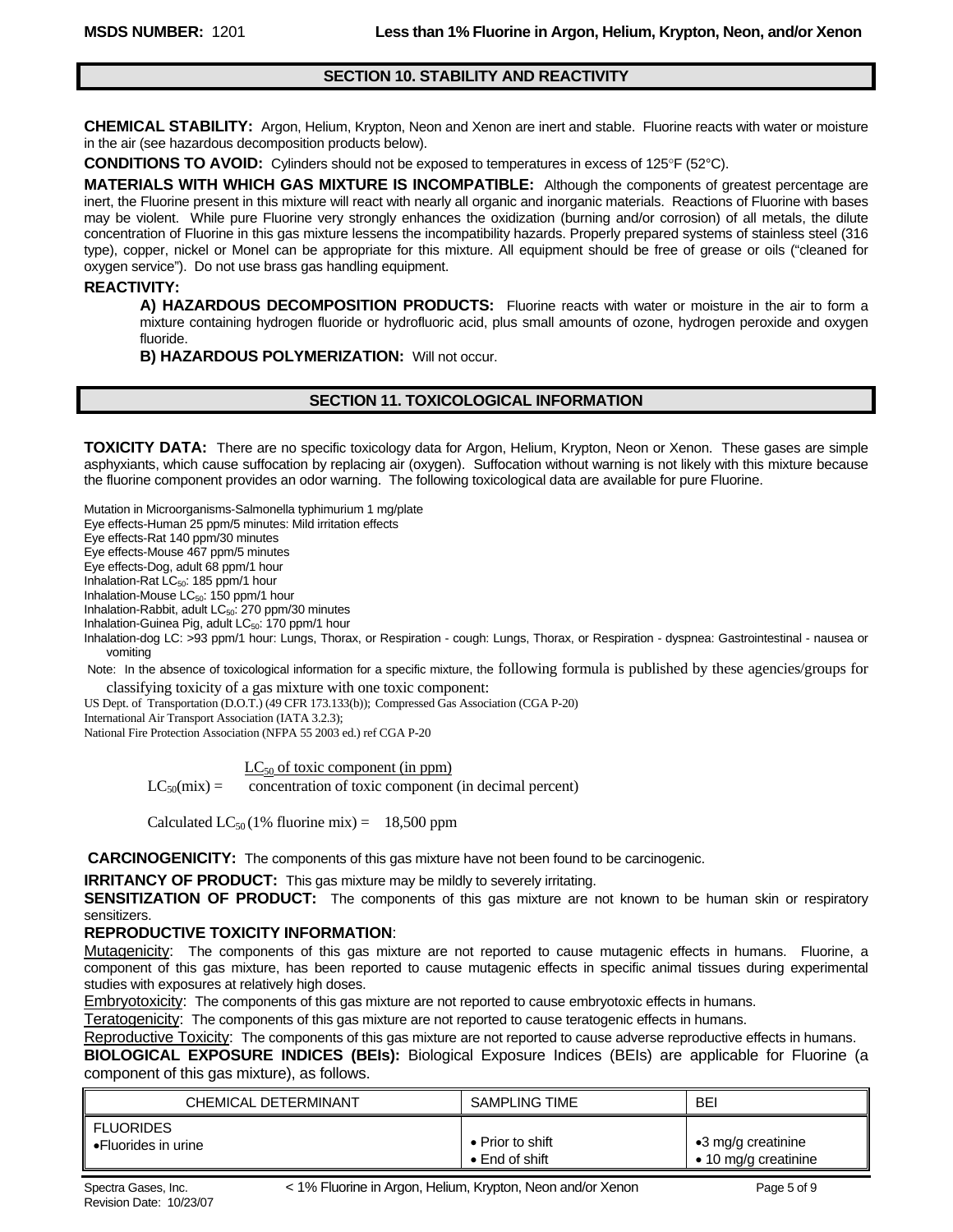#### **SECTION 12. ECOLOGICAL INFORMATION**

**ENVIRONMENTAL STABILITY:** Argon, Helium, Krypton, Neon and Xenon occur naturally in the atmosphere. In natural waters containing calcium and other alkali and alkaline earth metals, fluorine will precipitate out as calcium fluoride and other fluoride salts, and thus will naturally neutralize. Additionally, Fluorine reacts with water or moisture in the air to form a hydrogen fluoride or hydrofluoric acid. All work practices should be aimed at eliminating environmental contamination.

**EFFECT OF MATERIAL ON PLANTS or ANIMALS:** Due to the potentially toxic nature of this gas mixture, animals exposed to this product will experience tissue damage, burns, and may be killed. Plants contaminated with this product may be adversely affected or destroyed. The following phytotoxicity data are available for the components of this gas mixture: **FLUORINE:** EC<sub>50</sub> (*Lemna minor* duckweed) 4 weeks = > 60,000 µg/L

**EFFECT OF CHEMICAL ON AQUATIC LIFE:** Fluorine, a component of this gas mixture, can be detrimental to aquatic life. If a large release of this product occurs near a river or other body of water, there is a potential for fish and other aquatic life to be harmed or killed. The following aquatic toxicity data are currently available for Fluorine, a component of this gas mixture: **FLUORINE:** TLm (trout) time period not specified = 2.3 ppm (fresh water)

**MOBILITY:** Argon, Helium, Krypton, Neon and Xenon are inert and do not present a hazard of mobility. Due to the reaction of Fluorine to hydrofluoric acid, it will not be mobile in soil.

PERSISTENCE AND BIODEGRADABILITY: Persistence: Argon, Helium, Krypton, Neon and Xenon are natural elements and present no hazard of persistence. Fluorine will react to form hydrofluoric acid that will dissipate by natural alkalinity. Biodegradation: All components of this gas mixture will biodegrade.

**POTENTIAL TO BIOACCUMULATE:** No data available.

**OZONE-DEPLETION POTENTIAL:** The components of this gas mixture are not a Class I or Class II ozone depleting chemicals (40 CFR Part 82).

#### **SECTION 13. DISPOSAL CONSIDERATIONS**

**UNUSED PRODUCT / EMPTY CONTAINER:** Do not dispose of residual product remaining in cylinder. Return cylinder to: Spectra Gases, Inc., 80 Industrial Drive, Alpha, NJ 08865.

**DISPOSAL INFORMATION:** Residual product in system can be neutralized using various caustic systems (e.g., activated alumina or soda lime). Disposal shall be done in accordance with U.S. Federal, State and local regulations, regulations of the provinces of Canada or EC member states.

## **SECTION 14. TRANSPORT INFORMATION**

#### **SHIPPING INFORMATION:**

**PROPER SHIPPING NAME:** Compressed gas, n.o.s. (fluorine, argon) *or* (fluorine, helium) *or* (fluorine, neon) *or* (fluorine, krypton) *or* (fluorine, xenon)

| <b>HAZARD CLASS NUMBER and DESC</b> |
|-------------------------------------|
| UN IDENTIFICATION NUMBER:           |
| CUIDDING LADEL (C) DEALIIDED.       |

**RIPTION:** 2.2 (Non-Flammable Gas) **UN 1956** 

**SHIPPING LABEL(S) REQUIRED:** Class 2.2 (Non-Flammable Gas)

 **PLACARD (When required):** Class 2.2 (Non-Flammable Gas)

**SPECIAL SHIPPING INFORMATION:** Cylinders should be transported in a secure position (never transport in passenger compartment of a vehicle). Ensure cylinder valve is properly closed, valve outlet plug has been reinstalled, and valve protection cap is secured before shipping cylinder.

 **CAUTION:** Compressed gas cylinders shall not be refilled except by qualified producers of compressed gases. Shipment of a compressed gas cylinder that has not been filled by the owner or with the owner's written consent is a violation of Federal law (49 CFR 173.301).

 **NAERG (NORTH AMERICAN EMERGENCY RESPONSE GUIDEBOOK) #:** 126

#### **ADDITIONAL SHIPPING INFORMATION: CANADA:**

This gas is considered as Dangerous Goods, per regulations of Transport Canada. The use of the above U.S. DOT information from the U.S. 49 CFR regulations is allowed for shipments that originate in the U.S. For shipments via ground vehicle or rail that originate in Canada, the following additional information is provided.

| <b>SPECIAL PROVISIONS:</b>                            | None.       |
|-------------------------------------------------------|-------------|
| <b>EXPLOSIVE LIMIT &amp; LIMITED QUANTITY INDEX:</b>  | በ 12        |
| <b>ERAP INDEX:</b>                                    | None        |
| <b>PASSENGER CARRYING SHIP INDEX:</b>                 | <b>None</b> |
| <b>PASSENGER CARRYING ROAD OR RAIL VEHICLE INDEX:</b> | 75          |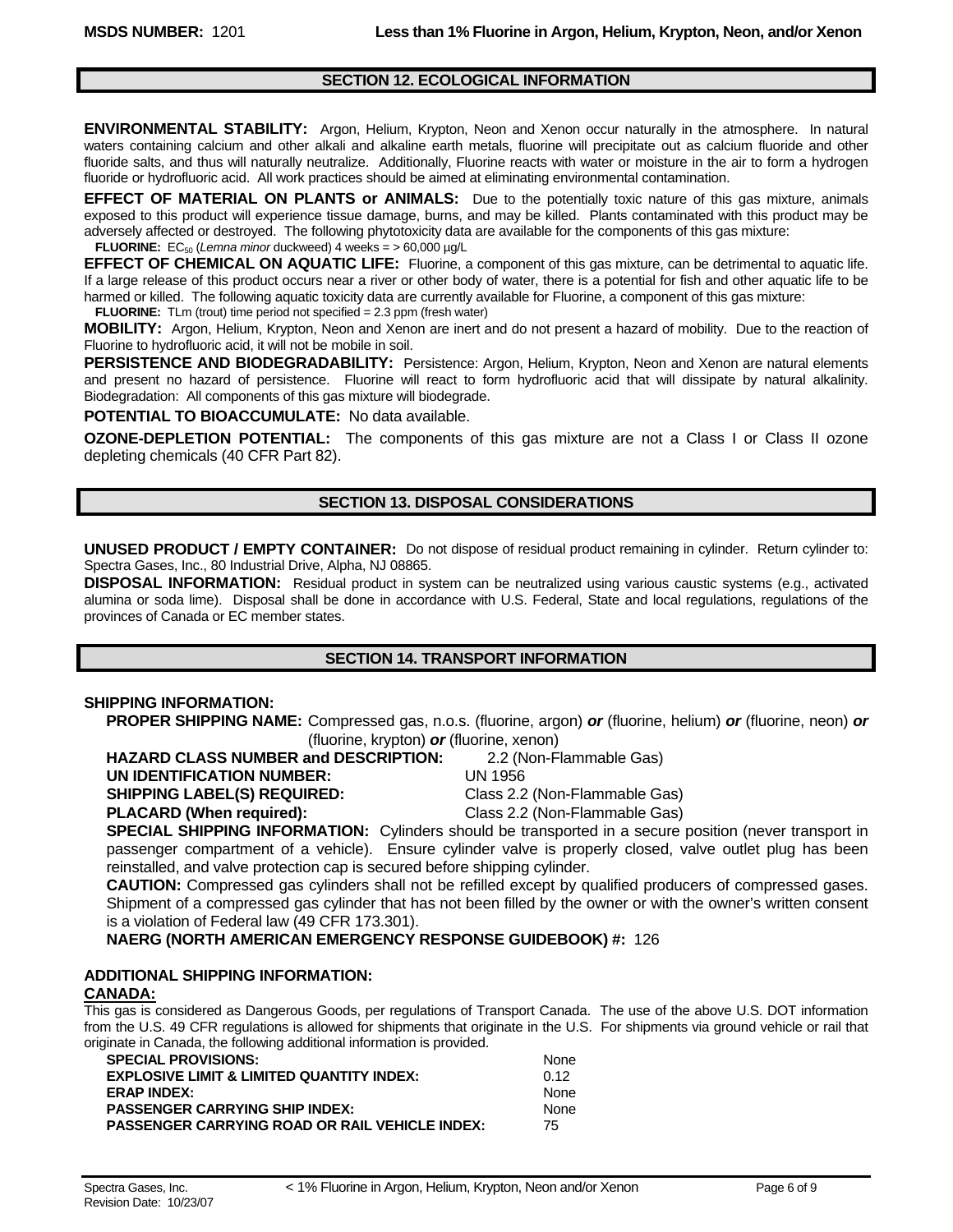**SECTION 14. TRANSPORT INFORMATION (cont'd)**

# **INTERNATIONAL AIR TRANSPORT ASSOCIATION SHIPPING INFORMATION (IATA):**

This gas mixture is considered as dangerous goods, per the International Air Transport Association. The following Packaging Information is applicable to this product:

|                         | PASSENGER AND CARGO AIRCRAFT | CARGO AIRCRAFT ONLY |                  |                     |                  |
|-------------------------|------------------------------|---------------------|------------------|---------------------|------------------|
| <b>Limited Quantity</b> |                              |                     |                  |                     |                  |
| Packing Instruction     | Max. Qty per Pkg             | Packing Instruction | Max. Qty per Pkg | Packing Instruction | Max. Qty per Pkg |
| //////                  | //////                       | 200                 | 75 ka            | 200                 | 150 ka           |

# **INTERNATIONAL MARITIME ORGANIZATION SHIPPING INFORMATION (IMO):**

This gas mixture is considered as dangerous goods, per the International Maritime Organization.

| <b>SUBSIDIARY RISK:</b>                                                                         | None                                  |
|-------------------------------------------------------------------------------------------------|---------------------------------------|
| <b>PACKING GROUP:</b>                                                                           | None                                  |
| <b>SPECIAL PROVISIONS:</b>                                                                      | 274                                   |
| <b>LIMITED QUANTITIES:</b>                                                                      | $120 \text{ mL}$                      |
| <b>PACKING INSTRUCTIONS:</b>                                                                    | P <sub>200</sub>                      |
| EmS:                                                                                            | $F-C. S-U$                            |
| <b>STOWAGE CATEGORY:</b>                                                                        | Category D. Clear of living quarters. |
| <b>MARINE POLLUTANT:</b> The components of this gas mixture are not designated by the IMO to be |                                       |

# **EUROPEAN AGREEMENT CONCERNING THE INTERNATIONAL CARRIAGE OF DANGEROUS GOODS BY ROAD (ADR):**

This gas mixture is considered to be dangerous goods by the Economic Commission for Europe. The following additional information specific to Europe is provided.

| <b>CLASS:</b>                     | 2                |
|-----------------------------------|------------------|
| <b>CLASSIFICATION CODE:</b>       | IΑ               |
| <b>PACKING GROUP:</b>             | Not Applicable   |
| <b>LABELS:</b>                    | 22               |
| <b>SPECIAL PROVISIONS:</b>        | 274, 567         |
| <b>LIMITED QUANTITIES:</b>        | LO <sub>1</sub>  |
| <b>PACKING INSTRUCTIONS:</b>      | P <sub>200</sub> |
| <b>MIXED PACKING PROVISIONS:</b>  | MP <sub>9</sub>  |
| <b>HAZARD IDENTIFICATION No.:</b> | 20               |
|                                   |                  |

# **SECTION 15. REGULATORY INFORMATION**

# **U.S. FEDERAL REGULATIONS:**

| <b>EPA - ENVIRONMENTAL PROTECTION AGENCY:</b>                                                |
|----------------------------------------------------------------------------------------------|
| <b>CERCLA:</b> Comprehensive Environmental Response, Compensation, and Liability Act of 1990 |
| (40 CFR Parts 117 and 302)                                                                   |
| Reportable Quantity (RQ): Fluorine = 10 lb. $(4.54 \text{ kg})$                              |
| <b>SARA TITLE III:</b> Superfund Amendment and Reauthorization Act                           |
| <b>SECTIONS 302/304:</b> Emergency Planning and Notification (40 CFR Part 355)               |
| Extremely Hazardous Substances: Argon, Helium, Krypton, Neon and Xenon are not listed.       |
| Fluorine is listed.                                                                          |
| Threshold Planning Quantity (TPQ): Fluorine = 500 lb. (227.5 kg)                             |
| Reportable Quantity (RQ): Fluorine = 10 lb. $(4.54 \text{ kg})$                              |
| <b>SECTIONS 311/312:</b> Hazardous Chemical Reporting (40 CFR Part 370)                      |
| <b>IMMEDIATE HEALTH: Yes</b><br>PRESSURE: Yes                                                |
| DELAYED HEALTH: Yes<br><b>REACTIVITY: Yes</b>                                                |
| FIRE: No                                                                                     |
| <b>SECTION 313:</b> Toxic Chemical Release Reporting (40 CFR 372)                            |
| Releases of Fluorine require reporting under Section 313.                                    |
| <b>CLEAN AIR ACT:</b>                                                                        |
| <b>SECTION 112 (r):</b> Risk Management Programs for Chemical Accidental Release             |
| (40 CFR Part 68)                                                                             |
| Threshold Planning Quantity (TPQ): Fluorine = 1000 lb (454 kg)                               |
| <b>TSCA:</b> Toxic Substances Control Act                                                    |
| Argon, Krypton, Neon, Helium, Xenon and Fluorine are listed on the TSCA Inventory.           |
|                                                                                              |

**Marine Pollutants.**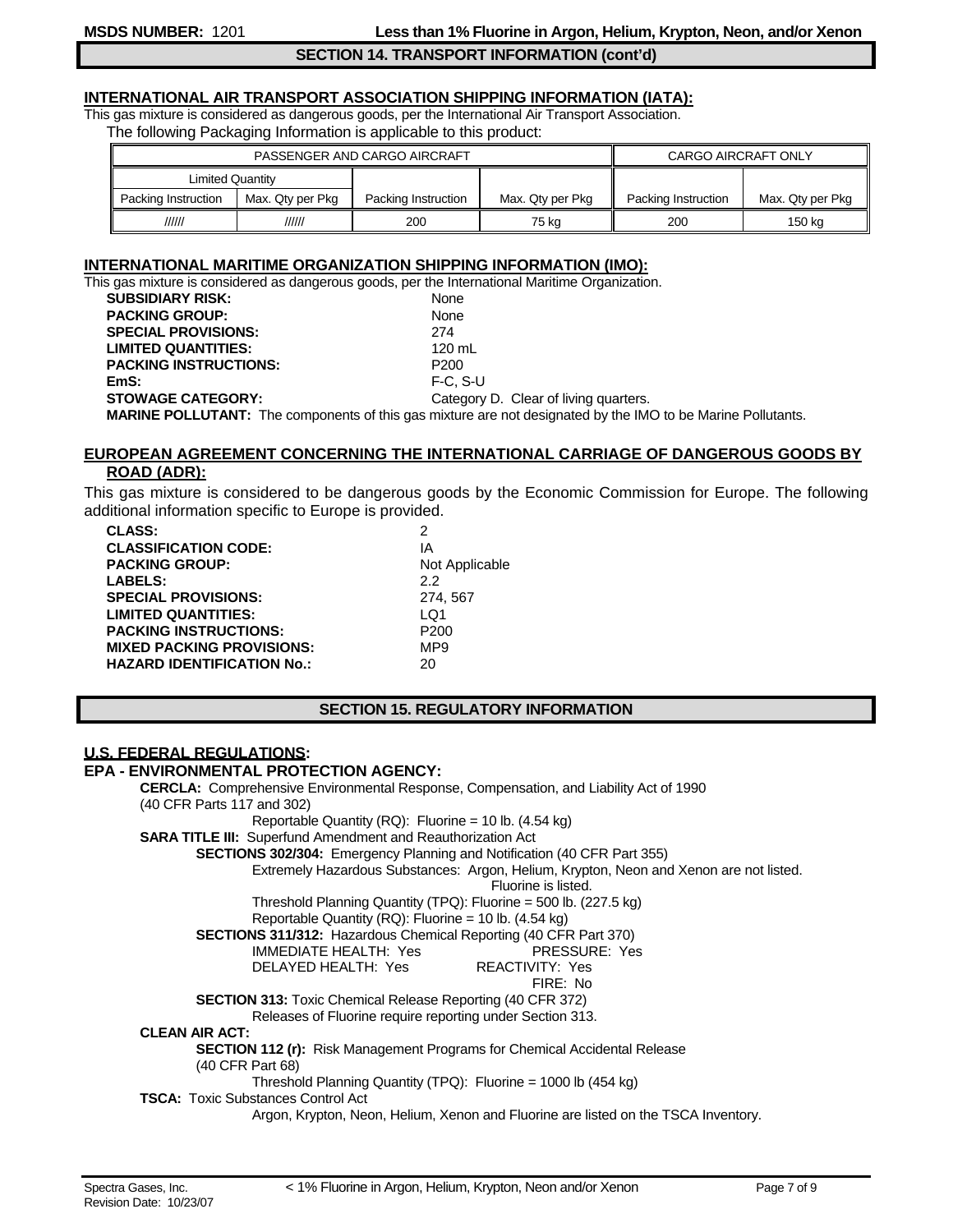# **SECTION 15. REGULATORY INFORMATION (Continued)**

#### **OSHA - OCCUPATIONAL SAFETY AND HEALTH ADMINISTRATION:**

**29 CFR Part 1910.119:** Process Safety Management of Highly Hazardous Chemicals.

Threshold Planning Quantity (TPQ): Fluorine = 1000 lb (454 kg)

**CALIFORNIA SAFE DRINKING WATER AND TOXIC ENFORCEMENT ACT (PROPOSITION 65):** No component of this gas mixture is a listed substance which the State of California requires warning under this statute.

#### **CANADIAN FEDERAL REGULATIONS:**

**CANADIAN DSL INVENTORY STATUS:** All components of this gas mixture are listed on the Canadian DSL Inventory.

**OTHER CANADIAN REGULATIONS:** This gas mixture would be categorized as a Controlled Product, Hazard Classes A, and D2, as per the Controlled Product Regulations. The inert gases are not on the CEPA Priorities Substances Lists. Fluorine (as an Inorganic Fluoride compound) would be on the First Priorities Substances List (Toxic).

# **CANADIAN WHMIS CLASSIFICATION and SYMBOLS:**

**Class A:** Compressed Gas



# **EUROPEAN ECONOMIC COMMUNITY REGULATIONS:**

**EC LABELING AND CLASSIFICATION:** This product meets the following definition, per the European Community Council Directive 67/548/EEC.

**EC CLASSIFICATION:** Xn (Harmful)

 **EC RISK PHRASES:** Harmful. [R: 20]

 **EC SAFETY PHRASES:** Keep locked up and out of the reach of children.\* *\*This safety phrase can be omitted from the*  label when the substance or preparation is sold for industrial use only. Keep container tightly closed and in a well ventilated place. In case of contact with eyes, rinse immediately with plenty of water and seek medical advice. Wear suitable protective clothing, gloves and eye/face protection. In case of accident or if you feel unwell, seek medical advice immediately (show label where possible). [S:(1/2)\*, 7/9, 26, 36/37/39, 45] **EUROPEAN COMMUNITY ANNEX II HAZARD SYMBOL:**



#### **EUROPEAN COMMUNITY INFORMATION FOR COMPONENTS:**

#### **INERT COMPONENTS (ARGON, HELIUM, KRYPTON, NEON, XENON):**

 **EC EINECS/ELINCS NUMBER:** See MSDS Section 2.

 **EC CLASSIFICATION:** An official classification for each of the above listed inert components of this gas mixture has not been published in Commission Directives.

#### **FLUORINE:**

 **EC EINECS/ELINCS NUMBER:** 231-954-8

 **EC CLASSIFICATION:** Very Toxic; Very Toxic by Inhalation; May Cause Fire; Causes Severe Burns: [R 7; T+; C]

 **EC RISK PHRASES:** May cause fire. Very toxic by inhalation. Causes severe burns. [R: 7, 26, 35]

 **EC SAFETY PHRASES:** Keep locked up and out of the reach of children.\* *\*This safety phrase can be omitted*  from the label when the substance or preparation is sold for industrial use only. Keep container tightly closed and in a well ventilated place. In case of contact with eyes, rinse immediately with plenty of water and seek medical advice. Wear suitable protective clothing, gloves and eye/face protection. In case of accident or if you feel unwell, seek medical advice immediately (show label where possible). [S:(1/2)\*, 7/9, 26, 36/37/39, 45]

 **EC COMMENTS**: In terms of Fluorine toxicity, use the following concentration limits:

 $C \ge 10\%$ : Causes severe burns. [R: 35]

7% ≤ C < 10%: Very Toxic. [R: 26-35]

 $5\% \leq C < 7\%$ : Toxic by inhalation. [R: 26-34]

- 1% ≤ C < 5%: Toxic. [R: 23-34]
- $0.1\%$  ≤ C < 1%: Harmful. [R: 20]
- Product: This gas mixture contains < 1% Fluorine and meets the requirements for classification and labeling for dangerous substances under European Community Standards.